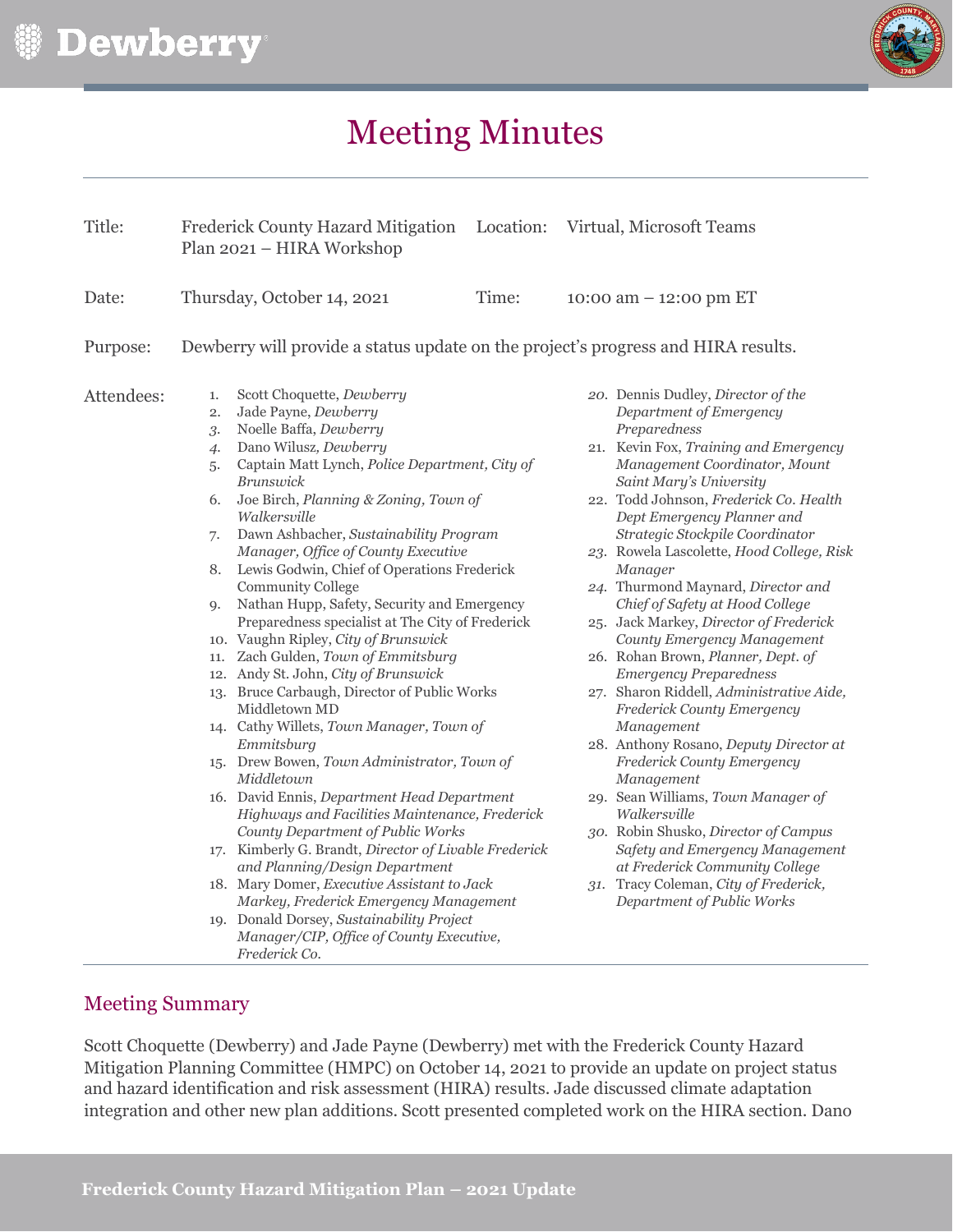Wilusz (Dewberry) presented progress on the 2-D Pluvial Flood Modeling and provided a live demonstration. Next steps and upcoming due dates were also discussed. Discussion and presentation topics are grouped below.

## Meeting Notes

## **Project Status Update**

- Great participation in survey so far- Dennis
- HIRA section drafted
- Draft plan will be to FEMA by November for review
- Public outreach strategy: Completed project website, online survey, videos, story map
- Virtual workshop for public  $-10/21/21$
- Over 500 survey responses from stakeholders, public, etc.

### **Climate Adaptation Integration and other new plan additions**

- Climate change projections added to 2021 plan modeled after MA state plan.
	- o Climate change and natural hazard taxonomy
		- Changes in precipitation
		- Rising temperatures
		- $\blacksquare$  Extreme weather
		- Non-climate influences hazard
	- o Hazard mitigation and climate adaption strategy
		- Identifying climate change interactions addresses by each action
	- o Climate adaptation elements
		- Climate change projections for MD and Region
	- $\circ$  Integration with recs. From the Frederick Climate Emergency Mobilization Work Group
- Social vulnerability analysis (SVI)
	- o One of the first HMPs to do this
	- o CDC's SVI to measure relative vulnerability of US census tracts
	- o Overlaid with hazard areas to create visual for where most vulnerable populations and increases hazard exposure intersect
	- o Provides more complete picture of risk
	- o SVI will be shown with flood hazard zones, dam inundation, wildland urban interface
	- o New FEMA BRIC grant program gives favor to plans that address vulnerable populations
- Future Development
	- o Comprehensive planning integration
		- **Proposed community facilities**
		- **Proposed highway additions**
		- Community growth areas
	- o Overlaid with hazard areas to help ID future risk.

#### **Hazard ID and Risk Assessment**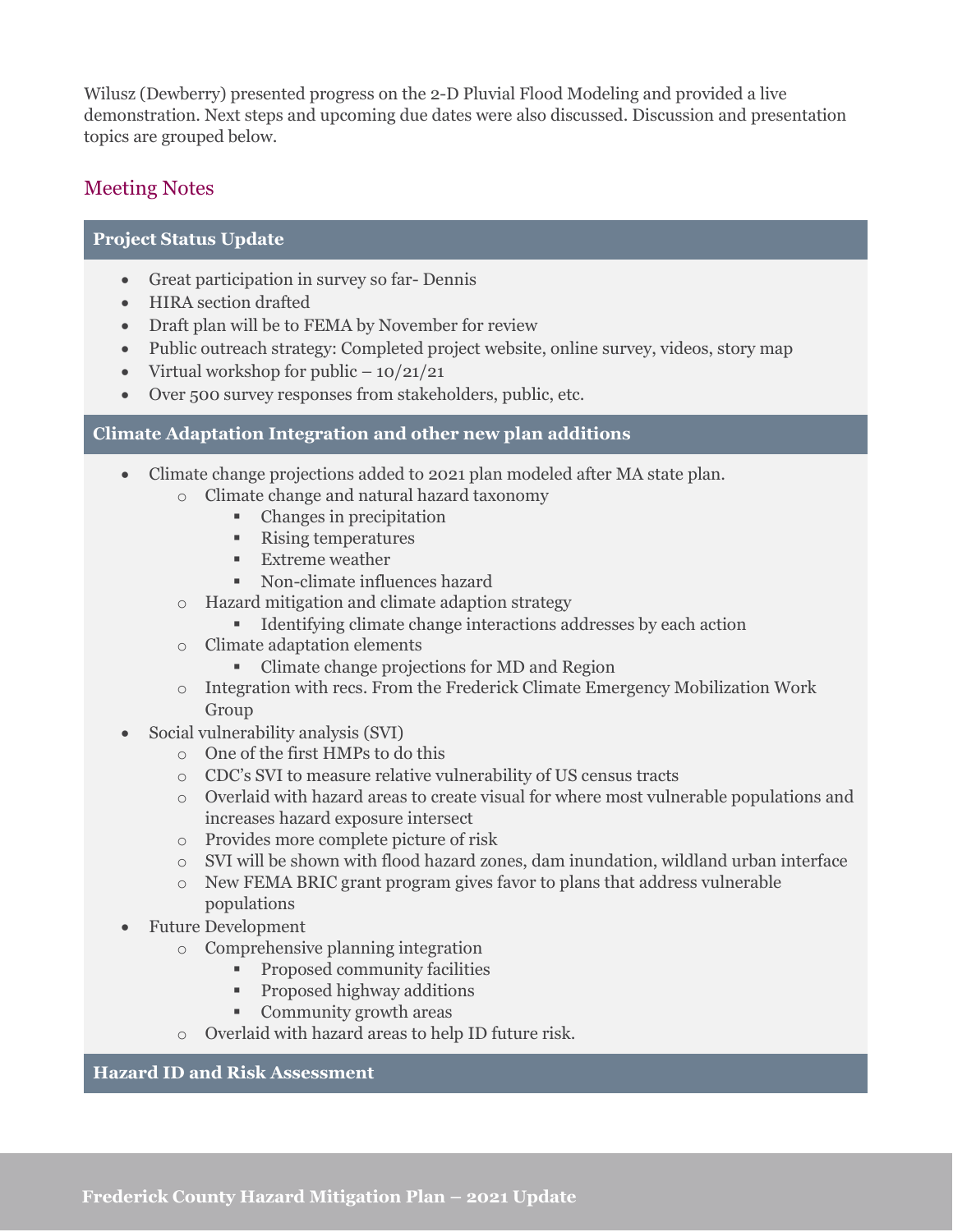- Purpose: provide factual basis for prioritizing hazards
- Components: Hazard ranking, climate impacts, probability, historical events, vulnerability and loss estimation, potential impacts, state HMP integration, hazard profiles
- 2021 updates: updated hazard ranking, social vulnerability & future dev., pluvial flood model and exposure analysis, climate adaptation, new analyses in each hazard section- HAZUS earthquake, dam inundation mapping, severe weather section, expanded exposure & loss estimation for almost every hazard, new maps based on updated data
- Risk levels ranked by probability & history, vulnerability, maximum threat, warning time, 2016 ranking.
- Data sources: NOAA NCEI Storm Events Database, FEMA Federal Declared Disasters
- 13 major disaster declarations for Frederick County- 9 flooding/ severe storm, 4 winter weather, 2 COVID
	- o Hazard Mitigation Assistance available for COVID
- Loss estimation: HAZUS analysis for flood, hurricane wind, and earthquake
	- o HAZUS flood: riverine flooding, 10-500-year events, annualized run, buildings
- HIRA Results
	- o Winter weather: total of \$615.3K- doesn't nuclide snow removal, etc.; annualized \$24,6K a year in winter weather damages
	- o Severe weather: 652 reported events since 1955. \$6.8M in damages, \$252.9K in annualized damages
	- o Tornado: 38 tornados since 1950, \$6.2M in damages, \$86.6k annualized (1950-2021)
	- o Hurricane winds HAZUS: total loss \$509.5K per year
	- o Extreme heat: becoming more frequent, intense and longer; social vulnerability with extreme heat
	- o Drought: projected to increase due to climate change; annualized damage- \$1.4M, largest for agriculture/ crop damages
	- o Flooding: mapped floodplains and did exposure analysis; annualized damages of \$53.1M (HAZUS), NCEI total reported damage \$1.5M
	- o Dam/Levee failure: 21 reported dam failures in Frederick County; \$79.1M in property exposure in dam/levee areas
	- o Wildfire: 6-year record period, 119 recorded events in County AMS, 13 year period with 382 total events recorded events in State DNR, 182.1k building footprints exposed to wildfire risk
	- o Karst/ Land subsidence: total parcel value exposed \$10.1M, \$208k average building value
	- o Earthquake: low probability, high potential damages. HAZUS annualized total losses by census tract- \$187.9K annualized total loss, \$121.6K of those damages to buildings
	- o Landslide: \$28.7M total exposure value of real estate

#### **2-D**

- Dano Wilusz (Dewberry): Pluvial Modeling
	- o Focused on riverine flooding, urban surface flooding (pluvial)
	- o Inputs-
		- **Topography:1m DEM**
		- Surface roughness- NLCD land use
		- Major conveyance structures- simplified bridges, culverts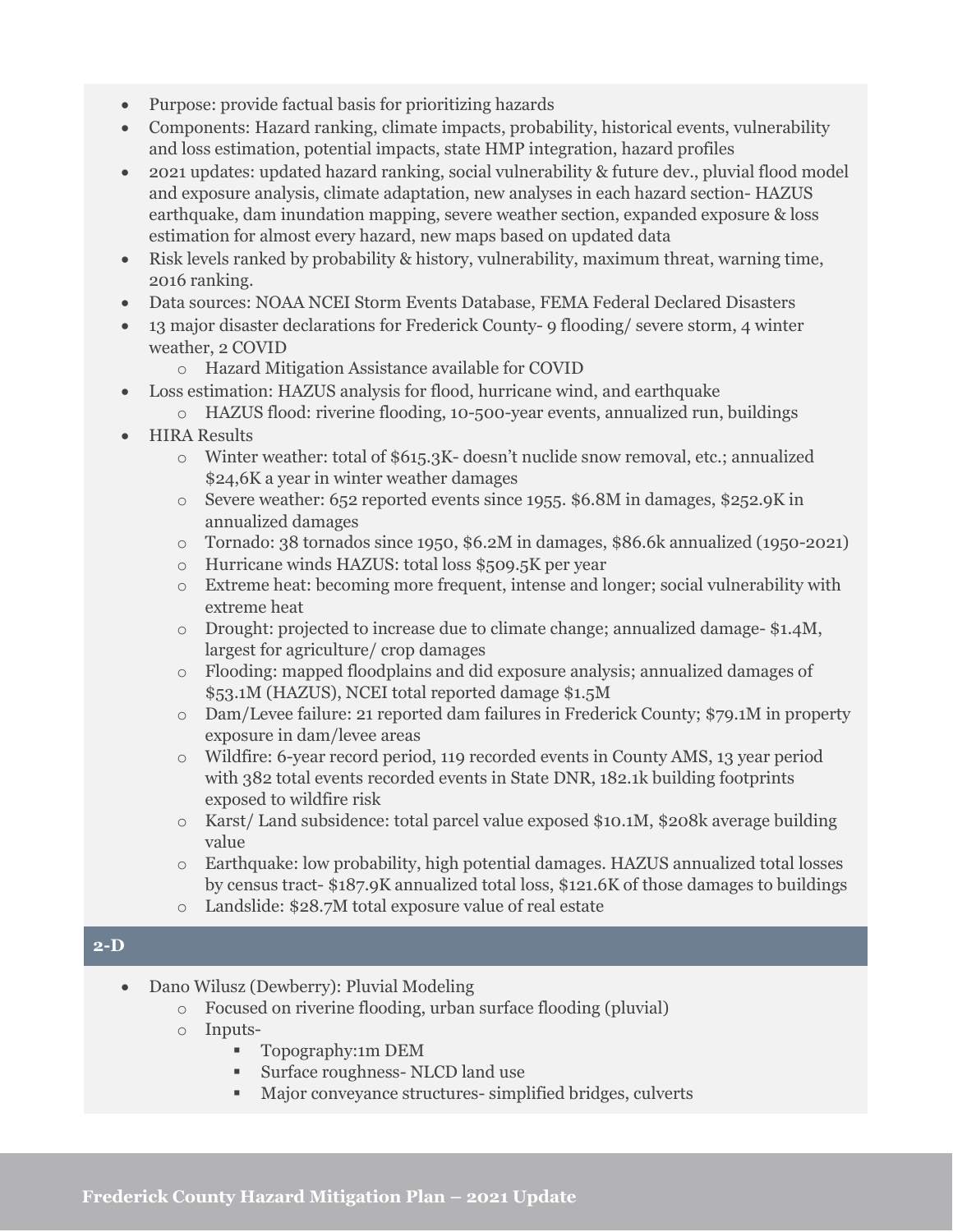- River inflows- USGS regression equations
- o Method- 2D HEC-RAS model
- o Limitations and applications
	- Incomplete topography
	- Limited storm water mgmt. infrastructure
	- No stream bathymetry
	- **Limited validation**
- o Recommended uses
	- Useful for hazard planning and screening
	- Mapping riparian flooding at streams with no FEMA model
	- Evaluation potential for pluvial flooding
- Provides information the county doesn't have

#### **Next Steps for Risk Analysis**

- HIRA annexes
	- o Frederick Community College, Mount St. Mary's University, Hood College
	- o Annexes will have independent HIRA sections that utilize county-wide risk assessment, but w/ zoomed in focus on campuses
	- o Will include human-caused hazards as prioritized by hazard surveys
- Mitigation goals, strategies & objectives
	- o Climate adaptation mitigation strategy
- 2016 goals  $\rightarrow$  strategic categories: hazard & climate focused
	- o Physical projects
	- o Capability & capacity building
	- o Public awareness and education
	- o Forward-looking policy and planning

#### **Questions & Comments**

- Jack Markey: applause for 2-D pluvial modeling. Very useful information, very exciting what has been done with pluvial. State of the art and a great foundation given recent flood events. This pluvial modeling can be incredibly valuable.
	- o Scott: May be first in MD and even R3
- Todd Johnson, Health department: purposed to move from goals to strategic categories is it possible for ex. Goal H could end up in more than one of those categories?
	- o Scott: could fall under multiple categories
- Jack Markey: sheltering would be tactical strategy rather than strategic category, make sure to get the goals broad
- Robin Shusko: during draft plan and workshop, will we be updating the info we submitted on the templates?
	- o Jade: all of questionnaires and templates we've used to update beginning of plan, profile info, capability assessment
- Kevin Fox: Will the colleges and annexes have the pluvial flooding as well?
	- o Scott: I think yes, would be important at that scale that it is reviewed.
		- $\circ$  Jack: since there aren't some of the non-public entities might be higher level than some unincorporated areas but would still be valuable